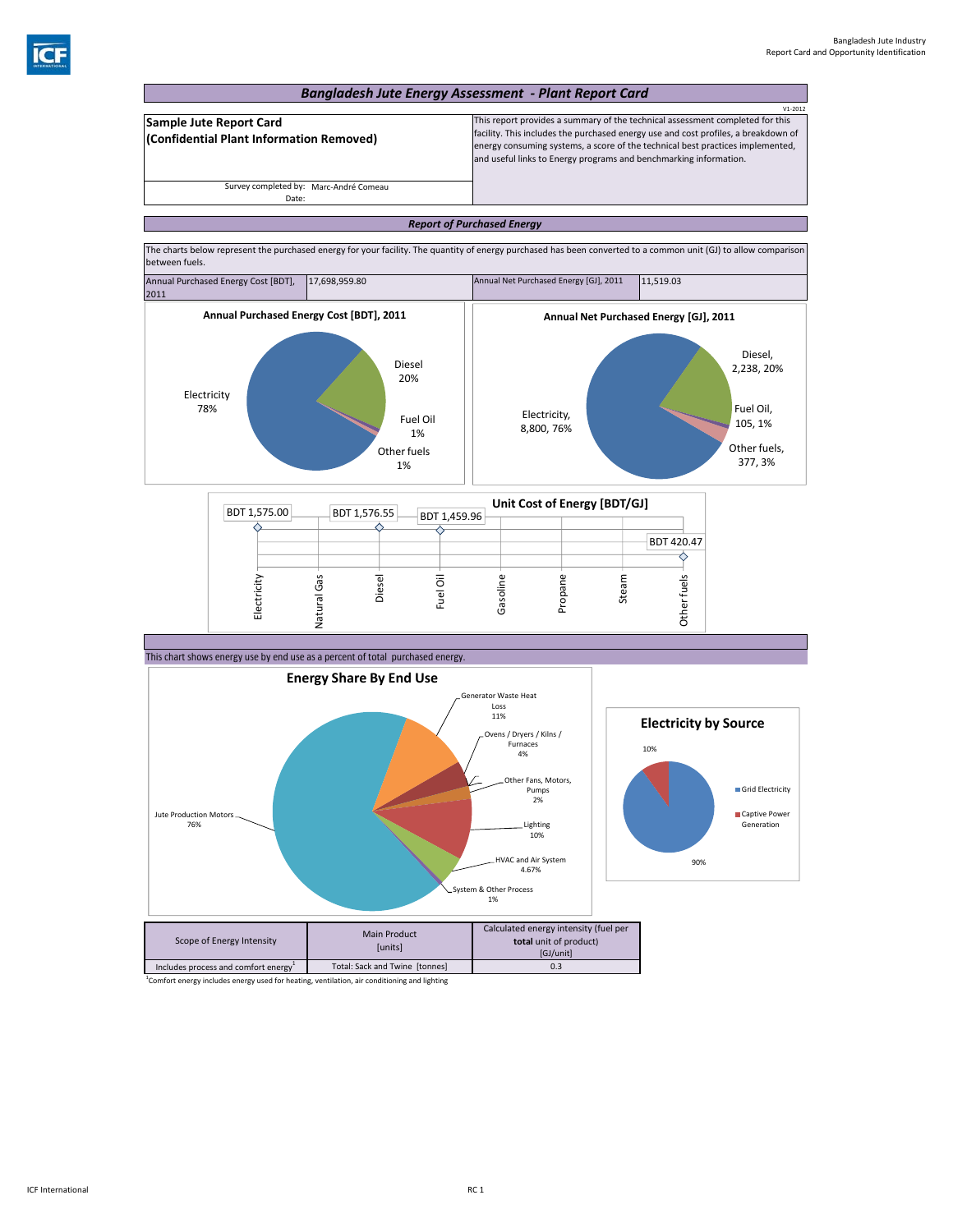

• Carbon Trust (UK): www.carbontrust.co.uk/cut‐carbon‐reduce‐costs/products‐services/technology‐advice/

• Office of Energy Efficiency (CAN): http://oee.nrcan.gc.ca/industrial/technical‐info/

• Industrial Technologies Program (US): www1.eere.energy.gov/industry/bestpractices/

• Sustainable Energy Authority of Ireland (IRL): www.seai.ie/Your\_Business/Large\_Energy\_Users/Resources/

• Swedish Energy Agency (SWE): www.energimyndigheten.se/en/Energy‐efficiency/Companies‐and‐businesses/Programme‐for‐improving‐energy‐efficiency‐in‐ energy‐intensive‐industries‐PFE/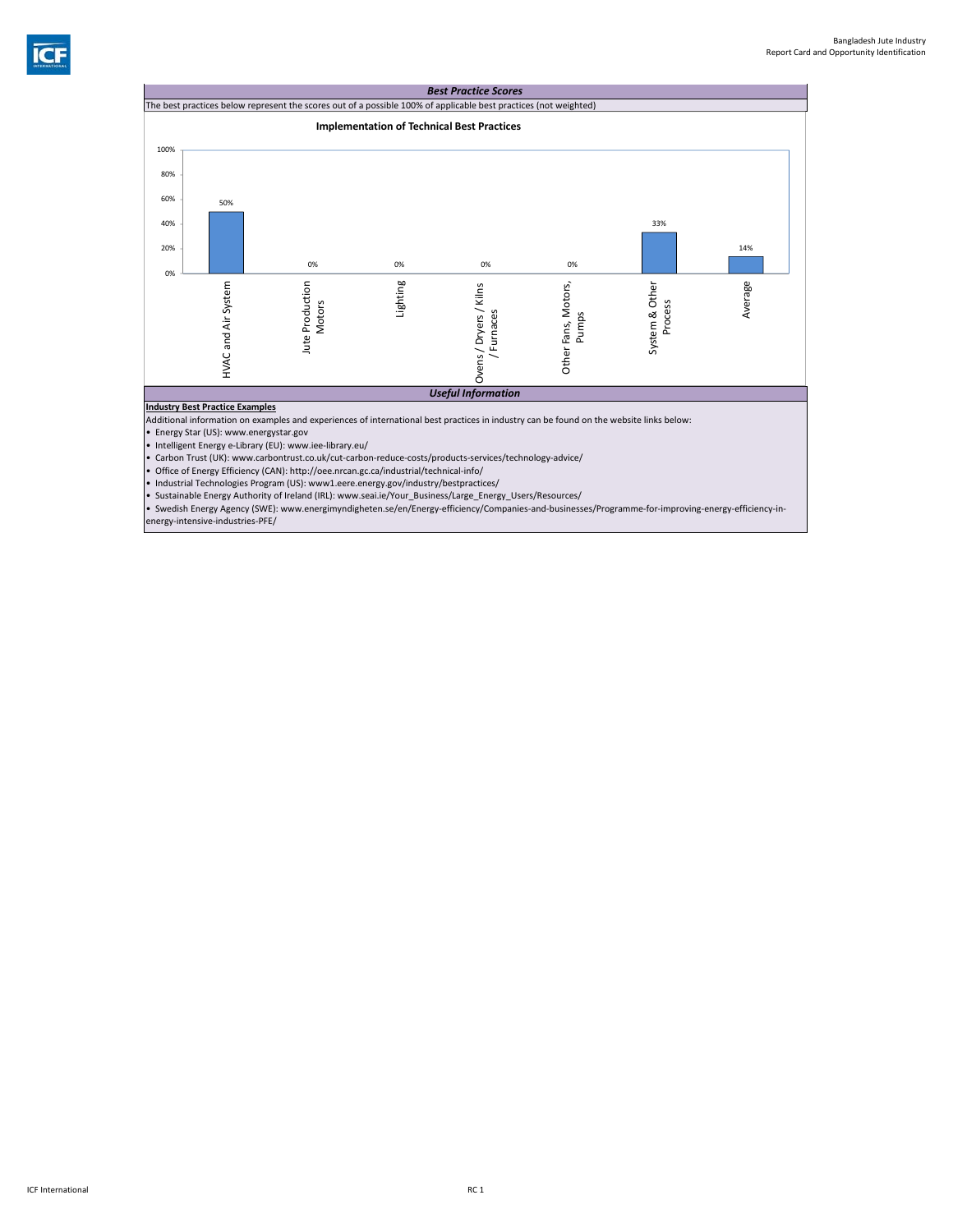## Bangladesh Industrial Energy Assessment and Management Study - Opportunities Identification

## **Technical Energy Management Opportunities**

The following table prioritizes energy savings opportunities<sup>5</sup> (high, medium and low energy savings potential in each area) in your facility, in terms of your current energy use and implementation of best practices. The opportunities listed include their approximate annual savings for each end use.

**Press here to sort opportunities**

**Warning: any data entered in column B of this tab will be erased**

| The largest area of opportunity for energy savings in this facility is:                                                                                       |                                                         |                                               |                         | <b>Fans, Motors, Pumps</b>                                                  |                         |                                                        |                                                  |
|---------------------------------------------------------------------------------------------------------------------------------------------------------------|---------------------------------------------------------|-----------------------------------------------|-------------------------|-----------------------------------------------------------------------------|-------------------------|--------------------------------------------------------|--------------------------------------------------|
| <b>Jute production</b><br><b>High Priority End-use</b>                                                                                                        | <b>Maximum</b><br>potential Savings <sup>7</sup><br>[%] | <b>Energy</b><br>Savings <sup>7</sup><br>[GJ] | $GHG^6$<br>[ton]        | <b>Maximum</b><br><b>Potential Energy</b><br>Cost Savings<br>[BDT]          | Measure Lib Tab No.     | <b>Relative</b><br>Implementation<br><b>Difficulty</b> | <b>Relative</b><br><b>Implementation</b><br>Cost |
| Self lubricating bushes, runners & other components: Save up to 5% of energy                                                                                  | 5.00%                                                   | 389                                           | 22                      | 590,851                                                                     | $J-8$                   | Low                                                    | Low                                              |
| Modification in Jute Spreader or softener machine: Save up to 5% of jute softning                                                                             |                                                         |                                               |                         |                                                                             |                         |                                                        |                                                  |
| process electrical energy use.                                                                                                                                | 5.00%                                                   | 8                                             | $\bf{0}$                | 12,588                                                                      | $J-6$                   | Medium                                                 | Medium                                           |
| Modification of weaving machines: Save up to 5% of weaving electrical energy                                                                                  | 5.00%                                                   | 22                                            | 1                       | 33,569                                                                      | $J-10$                  | Medium                                                 | Medium                                           |
| Replacement of Bailing Press Pump with Hydraulic Oil Power Pack: save up to 10%<br>of bailing pump electrical energy use.                                     | 10.00%                                                  | $\overline{2}$                                | $\bf{0}$                | 3,788                                                                       | $J-3$                   | Medium                                                 | Medium                                           |
| Change of belts in drawing, weaving and carding section to reduce slippage and                                                                                |                                                         |                                               |                         |                                                                             |                         |                                                        |                                                  |
| better utilization of power: Save up to 5% of Jute drawing, carding, and weaving<br>process electrical energy use.                                            | 5.00%                                                   | 80                                            | 4                       | 121,337                                                                     | $J-5$                   | Medium                                                 | Medium                                           |
| Modification of roll and cop winding machine: Save 10 -15% of Jute winding<br>electrical energy use.                                                          | 15.00%                                                  | 155                                           | 9                       | 236,030                                                                     | $J-11$                  | Medium                                                 | Medium                                           |
| Replacement of old conventional card machines with new high productivity<br>energy efficient card machines: Save up to 10% of Jute carding process electrical | 10.00%                                                  | 74                                            | 4                       | 111,896                                                                     | $J-4$                   | <b>High</b>                                            | High                                             |
| energy use.<br><b>System Practice - Electricity</b>                                                                                                           | <b>Maximum</b><br>potential Savings'                    | <b>Energy</b><br>Savings <sup>1</sup>         | GHG <sup>6</sup>        | <b>Maximum</b><br><b>Potential Energy</b><br>Cost Savings'                  |                         |                                                        |                                                  |
| <b>High Priority End-use</b>                                                                                                                                  | [%]                                                     | [GJ]                                          | [ton]                   | [BDT]                                                                       |                         |                                                        |                                                  |
| Sub-metering and interval metering: save up to 5% for all fuel sources                                                                                        | 5.0%                                                    | 293                                           | 93                      | 692,989                                                                     | $\mathbf{1}$            | Medium                                                 | Medium                                           |
| HE dry-type transformers: save 1% in electrical energy use<br>Lighting                                                                                        | 1.0%<br><b>Maximum</b><br>potential Savings '           | 59<br><b>Energy</b><br>Savings'               | 19<br>GHG <sup>6</sup>  | 138,598<br><b>Maximum</b><br><b>Potential Energy</b><br><b>Cost Savings</b> | $\overline{\mathbf{3}}$ | High                                                   | High                                             |
| <b>Medium Priority End-use</b>                                                                                                                                | [%]                                                     | [GJ]                                          | [ton]                   | [BDT]                                                                       |                         |                                                        |                                                  |
| Use of electronic ballasts saving 20-30% of lighting energy use                                                                                               | 30.0%                                                   | 344                                           | 72                      | 541,809                                                                     | 29                      | Low                                                    | Low                                              |
| Lighting controls: occupancy sensors: savings of 15% of lighting energy use                                                                                   | 15.0%                                                   | 172                                           | 36                      | 270,905                                                                     | 125                     | Low                                                    | Low                                              |
| Efficient lighting design: savings of 15% of lighting energy use                                                                                              | 15.0%                                                   | 172                                           | 36                      | 270,905                                                                     | 109                     | Low                                                    | Low                                              |
|                                                                                                                                                               | 75.0%                                                   | 860                                           | 181                     | 1,354,523                                                                   | 108                     | Low                                                    | Low                                              |
| High efficiency lights fixtures: savings of 20 - 75% of lighting energy use                                                                                   |                                                         |                                               |                         |                                                                             |                         |                                                        |                                                  |
| ighting controls: on/off timers: savings of 15% of lighting energy use.<br><b>Ovens / Dryers / Kilns / Furnaces</b>                                           | 15.0%<br><b>Maximum</b><br>potential Savings $^\prime$  | 172<br><b>Energy</b><br>Savings'              | 36<br>GHG <sup>6</sup>  | 270,905<br><b>Maximum</b><br><b>Potential Energy</b>                        | 110                     | Medium                                                 | Medium                                           |
| <b>Medium Priority End-use</b>                                                                                                                                | [%]                                                     | [GJ]                                          | [ton]                   | <b>Cost Savings</b><br>[BDT]                                                |                         |                                                        |                                                  |
| Exhaust gas heat recovery: savings of 15% of energy use                                                                                                       | 15.0%                                                   | 72                                            | 5                       | 46,677                                                                      | 24,36,44,51             | Medium                                                 | Medium                                           |
| High efficiency burner: 10% savings in energy use                                                                                                             | 10.0%                                                   | 48                                            | 3                       | 31,118                                                                      | 22, 34, 42, 48          | Medium                                                 | Medium                                           |
| Control air-fuel ratio through flue gas monitoring: 2 to 15% savings in energy use                                                                            | 15.0%                                                   | 72                                            | 5                       | 46,677                                                                      | 120,121,122,123         | Medium                                                 | Medium                                           |
| Advanced heating and process control: savings of 10% of energy use                                                                                            | 10.0%                                                   | 48                                            | 3                       | 31,118                                                                      | 26, 38, 46, 53          | Medium                                                 | Medium                                           |
| Insulation: savings of 5% of energy use                                                                                                                       | 5.0%                                                    | 24                                            | $\overline{2}$          | 15,559                                                                      | 25, 37, 45, 52          | Medium                                                 | Medium                                           |
| Air curtains: savings of 15% of heating energy use<br><b>Fans, Motors, Pumps</b>                                                                              | 15.0%<br><b>Maximum</b>                                 | 72<br><b>Energy</b>                           | 5<br>GHG <sup>6</sup>   | 46,677<br><b>Maximum</b><br><b>Potential Energy</b>                         | 23,50                   | Low                                                    | Medium                                           |
|                                                                                                                                                               | potential Savings <sup>7</sup>                          | Savings'                                      |                         | <b>Cost Savings</b>                                                         |                         |                                                        |                                                  |
| <b>High Priority End-use</b>                                                                                                                                  | [%]                                                     | [GJ]                                          | [ton]                   | [BDT]                                                                       |                         |                                                        |                                                  |
| Impeller trimming: save up to 15% in pump energy use<br>Fan impeller trimming or inlet guide vanes: save 15% in fan energy use                                | 15.0%<br>15.0%                                          | 36<br>36                                      | 8<br>8                  | 57,048<br>57,048                                                            | 69<br>74                | Low<br>Low                                             | Low<br>Low                                       |
| Optimized motor control: savings of 5% of motor energy use                                                                                                    | 5.0%                                                    | 401                                           | 3                       | 19,016                                                                      | 81                      | Low                                                    | Low                                              |
| Preventative maintenance: savings of 5% of motive-power energy use                                                                                            | 5.0%                                                    | 401                                           | $\overline{\mathbf{3}}$ | 19,016                                                                      | 72, 78, 83              | Low                                                    | Low                                              |
| High/premium efficiency motors for pumps: motor energy savings of 0.8 to 8%                                                                                   | 8.0%                                                    | 19                                            | 4                       | 30,425                                                                      | 68                      | Low                                                    | Medium                                           |
| High/premium efficiency motors for fans: motor energy savings of 2%                                                                                           | 2.0%                                                    | 5                                             | 1                       | 7,606                                                                       | 73                      | Low                                                    | Medium                                           |
| High/premium efficiency motors for equipment: motor energy savings of 2%                                                                                      | 2.0%                                                    | 160                                           | $\mathbf{1}$            | 7,606                                                                       | 79                      | Low                                                    | Medium                                           |
| Correctly sized motors: savings of 2% of motor energy use                                                                                                     | 2.0%                                                    | 160                                           | 1                       | 7,606                                                                       | 80                      | Medium                                                 | Medium                                           |
| Premium efficiency control with ASDs: save 20% in pumping energy use                                                                                          | 20.0%                                                   | 48                                            | 10                      | 76,064                                                                      | 71                      | Medium                                                 | Medium                                           |
| Synchronous belts: savings of 2% of motor energy use                                                                                                          | 2.0%                                                    | 5                                             | $\mathbf{1}$            | 7,606                                                                       | 141                     | Medium                                                 | Medium                                           |
| Premium efficiency control with ASD: save 20% in fan energy use<br>Premium efficiency control with ASDs: save 20% in motor energy use                         | 20.0%<br>20.0%                                          | 48<br>1603                                    | 10<br>10                | 76,064<br>76,064                                                            | 76<br>35                | Medium<br>Medium                                       | Medium<br>Medium                                 |
| <b>HVAC and Air System</b>                                                                                                                                    | <b>Maximum</b><br>potential Savings <sup>7</sup>        | <b>Energy</b><br>Savings'                     | GHG <sup>6</sup>        | <b>Maximum</b><br><b>Potential Energy</b><br>Cost Savings <sup>7</sup>      |                         |                                                        |                                                  |
| <b>Medium Priority End-use</b>                                                                                                                                | [%]                                                     | [GJ]                                          | [ton]                   | [BDT]                                                                       |                         |                                                        |                                                  |